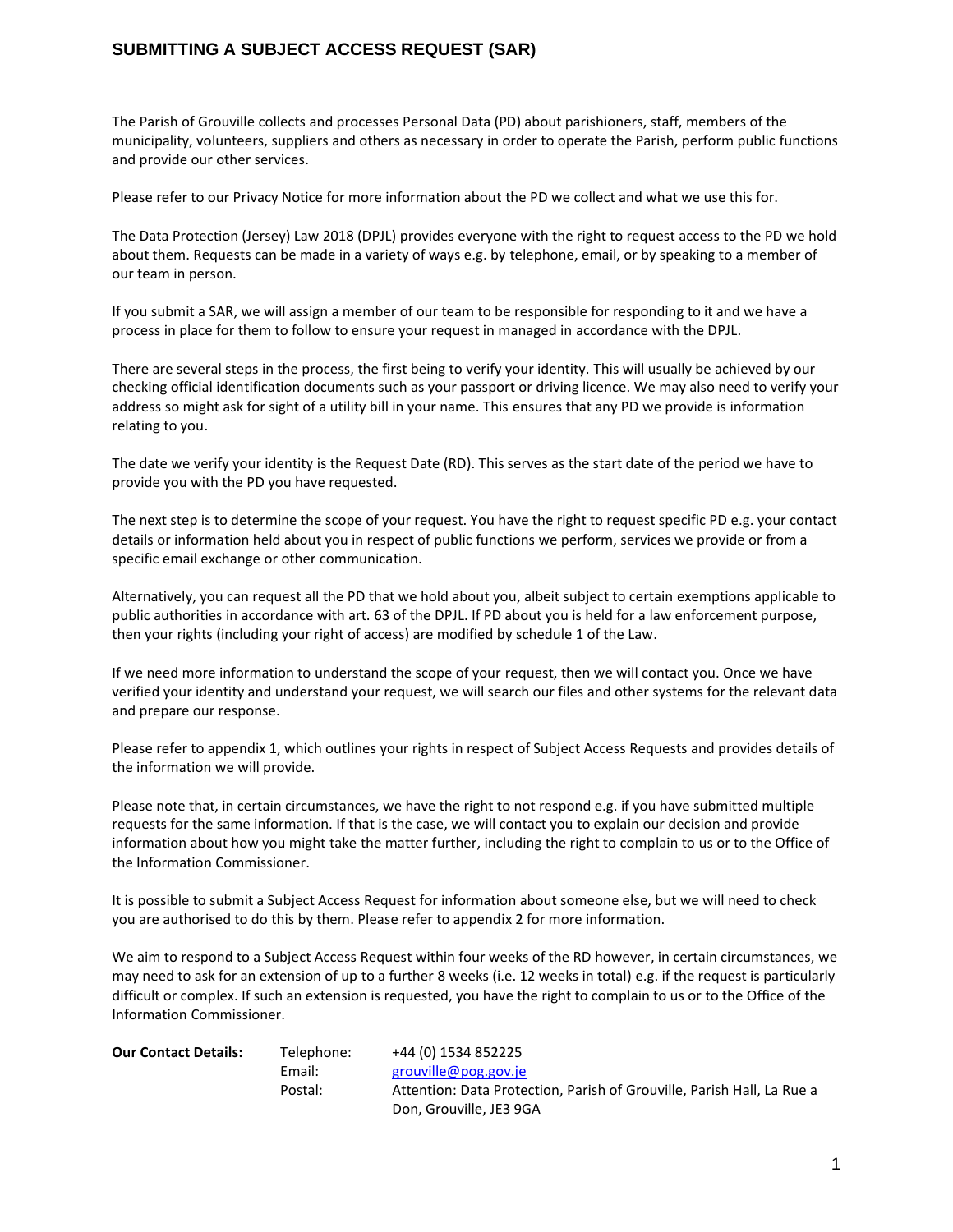## **Appendix 1**

### **Your Rights**

You have a number of rights under the DPJL related to your PD although, as above, these are modified by art 63 of the Law where PD is processed by public authorities and further by schedule 1 of the Law if your PD is processed for a law enforcement purpose.

An individual is entitled to be informed by a controller whether personal data of which that individual is the data subject are being processed by or on behalf of that controller, and, if that is the case, to be given information as to:

(a) the purposes for which they are being or are to be processed by or on behalf of that controller;

(b) the categories of personal data concerned;

(c) the recipients or classes of recipients to whom they are or may be disclosed by or on behalf of that controller, in particular recipients in third countries or international organizations;

(d) where possible, the envisaged period for which the personal data will be stored or, if not possible, the criteria used to determine that period;

(e) the existence of the right to request from the controller rectification or erasure of personal data or restriction of processing of personal data concerning the data subject under Articles 31 to 33 or to object to such processing; (f) the right to lodge a complaint with the Authority;

(g) where the personal data are not collected from the data subject, any available information as to their source; and

(h) the existence of automated decision-making referred to in Article 38(1) and (4) and, at least in those cases, meaningful information about the logic involved, as well as the significance and the envisaged consequences of such processing for the data subject.